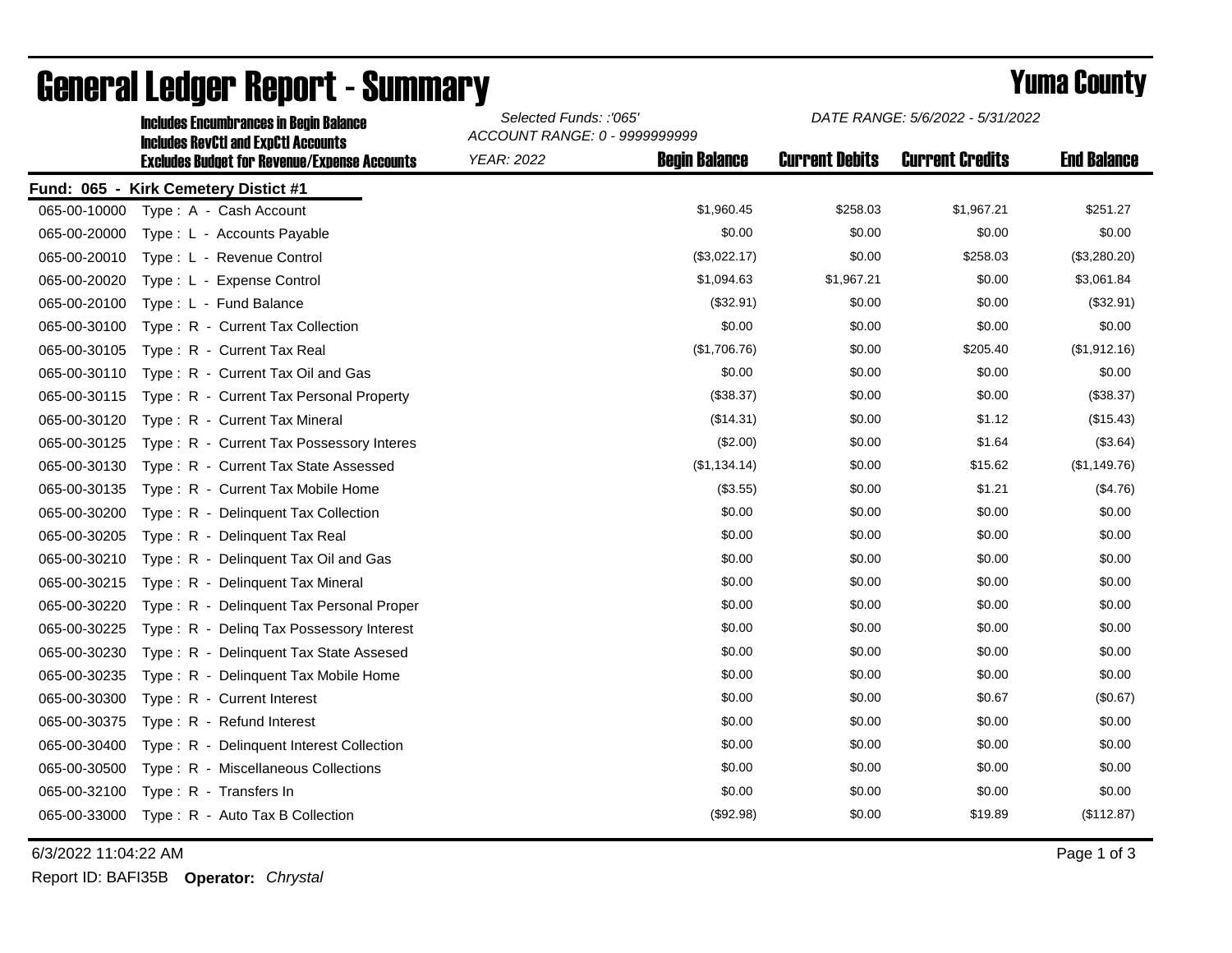|                                      | <b>Includes Encumbrances in Begin Balance</b><br><b>Includes RevCtI and ExpCtI Accounts</b><br><b>Excludes Budget for Revenue/Expense Accounts</b> |                                         |                                      | Selected Funds: :'065'<br>ACCOUNT RANGE: 0 - 9999999999 |                             | DATE RANGE: 5/6/2022 - 5/31/2022 |                       |                                  |                    |
|--------------------------------------|----------------------------------------------------------------------------------------------------------------------------------------------------|-----------------------------------------|--------------------------------------|---------------------------------------------------------|-----------------------------|----------------------------------|-----------------------|----------------------------------|--------------------|
|                                      |                                                                                                                                                    |                                         |                                      | <b>YEAR: 2022</b>                                       |                             | <b>Begin Balance</b>             | <b>Current Debits</b> | <b>Current Credits</b>           | <b>End Balance</b> |
| Fund: 065 - Kirk Cemetery Distict #1 |                                                                                                                                                    |                                         |                                      |                                                         |                             |                                  |                       |                                  |                    |
| 065-00-33100                         |                                                                                                                                                    | Type: R - Auto Tax A & F Collection     |                                      |                                                         |                             | (\$30.06)                        | \$0.00                | \$12.48                          | (\$42.54)          |
| 065-00-49100                         |                                                                                                                                                    | Type: X - Treasurer Fees                |                                      |                                                         |                             | \$86.90                          | \$6.76                | \$0.00                           | \$93.66            |
| 065-00-49401                         |                                                                                                                                                    | Type: X - Transfer Out                  |                                      |                                                         |                             | \$0.00                           | \$0.00                | \$0.00                           | \$0.00             |
| 065-00-49500                         |                                                                                                                                                    | Type: X - Checks Written / ACH Transfer |                                      |                                                         |                             | \$1,007.73                       | \$1.960.45            | \$0.00                           | \$2,968.18         |
|                                      |                                                                                                                                                    |                                         | Fund: 065 - Kirk Cemetery Distict #1 |                                                         | Totals :                    | (\$1,927.54)                     | \$4.192.45            | \$2,483,27                       | (\$218.36)         |
|                                      |                                                                                                                                                    |                                         | <b>Total Fund Revenues:</b>          | \$258.03                                                | <b>Total Fund Expenses:</b> |                                  | \$1.967.21            | <b>Net Revenue Over Expense:</b> | (\$1,709.18)       |

## General Ledger Report - Summary **Example 2018** Yuma County